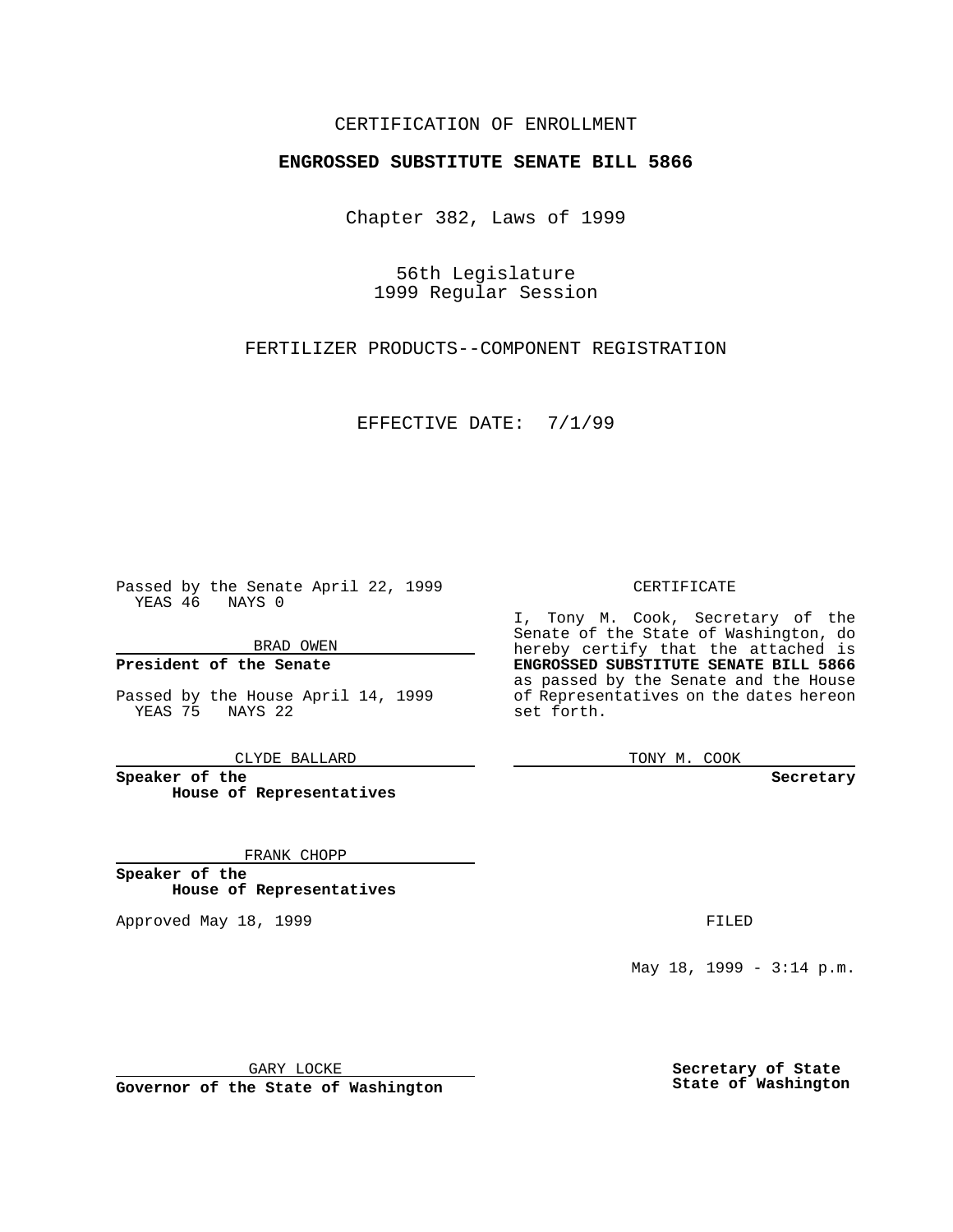## **ENGROSSED SUBSTITUTE SENATE BILL 5866** \_\_\_\_\_\_\_\_\_\_\_\_\_\_\_\_\_\_\_\_\_\_\_\_\_\_\_\_\_\_\_\_\_\_\_\_\_\_\_\_\_\_\_\_\_\_\_

\_\_\_\_\_\_\_\_\_\_\_\_\_\_\_\_\_\_\_\_\_\_\_\_\_\_\_\_\_\_\_\_\_\_\_\_\_\_\_\_\_\_\_\_\_\_\_

#### AS AMENDED BY THE HOUSE

Passed Legislature - 1999 Regular Session

#### **State of Washington 56th Legislature 1999 Regular Session**

**By** Senate Committee on Environmental Quality & Water Resources (originally sponsored by Senators Fraser, Prentice, Kline and Kohl-Welles; by request of Department of Agriculture)

Read first time 03/03/99.

 AN ACT Relating to eliminating component registration of fertilizer products; amending RCW 15.54.325; providing an effective date; and declaring an emergency.

BE IT ENACTED BY THE LEGISLATURE OF THE STATE OF WASHINGTON:

 **Sec. 1.** RCW 15.54.325 and 1998 c 36 s 4 are each amended to read as follows:

 (1) No person may distribute in this state a commercial fertilizer until it has been registered with the department by the producer, importer, or packager of that product. A bulk fertilizer does not require registration if all commercial fertilizer products contained in the final product are registered.

 (2) An application for registration shall be made on a form furnished by the department and shall be accompanied by a fee of twenty-five dollars for each product. Labels for each product shall accompany the application. All companies planning to mix customer- formula fertilizers shall include the statement "customer-formula grade mixes" under the column headed "product name" on the product registration application form. All customer-formula fertilizers sold under one brand name shall be considered one product.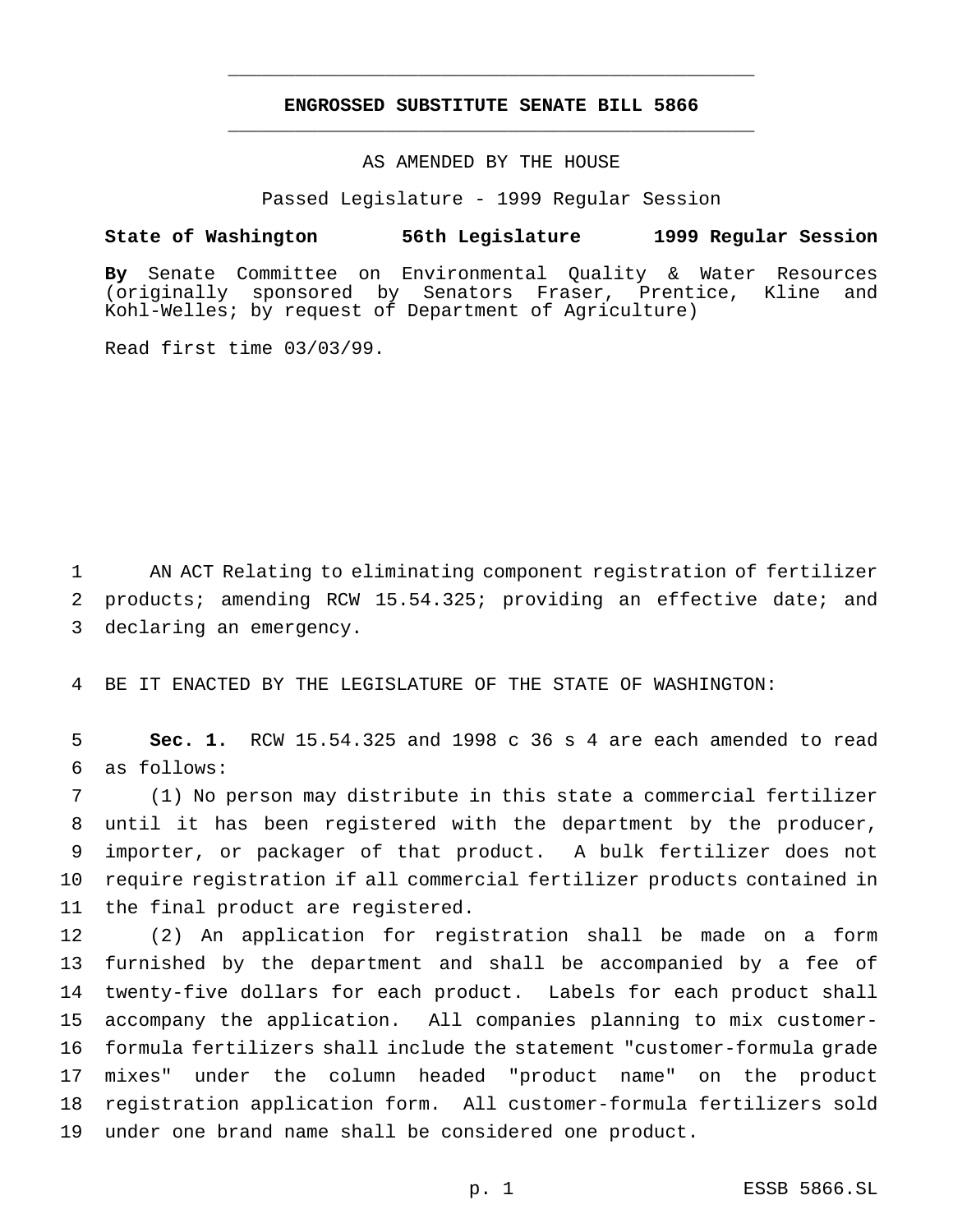(3) An application for registration shall include the following:

2 (a) The product name;

- (b) The brand and grade;
- (c) The guaranteed analysis;
- (d) Name, address, and phone number of the registrant;
- (e) Labels for each product being registered;

 (f) Identification of those products that are (i) waste-derived fertilizers, (ii) micronutrient fertilizers, or (iii) fertilizer materials containing phosphate;

10 (g) ((<del>Identification of the fertilizer components in the commercial</del> fertilizer product and verification that all the components are 12 registered. If any of the components are not registered, then the 13 application must include)) The concentration of each metal, for which 14 standards are established under RCW 15.54.800, in each ((fertilizer 15 component, for which standards are established under RCW 15.54.800)) product being registered, unless the product is (i) anhydrous ammonia 17 or a solution derived solely from dissolving anhydrous ammonia in 18 water, (ii) a customer-formula fertilizer containing only registered 19 commercial fertilizers, or (iii) a packaged commercial fertilizer whose plant nutrient content is present in the form of a single chemical compound which is registered in compliance with this chapter and the 22 product is not blended with any other material. The provisions of 23 (g)(i) of this subsection do not apply if the anhydrous ammonia is 24 derived in whole or in part from waste such that the fertilizer is a "waste-derived fertilizer" as defined in RCW 15.54.270. Verification 26 of a registration relied on by an applicant under (g)(iii) of this 27 subsection must be submitted with the application;

 (h) Waste-derived fertilizers and micronutrient fertilizers shall include at a minimum, information to ensure the product complies with chapter 70.105 RCW and the resource conservation and recovery act, 42 U.S.C. Sec. 6901 et seq.; and

(i) Any other information required by the department by rule.

 (4) If an application for renewal of the product registration provided for in this section is not filed prior to July 1st of any one year, a penalty of ten dollars per product shall be assessed and added to the original fee and shall be paid by the applicant before the renewal registration shall be issued. The assessment of this late collection fee shall not prevent the department from taking any other action as provided for in this chapter. The penalty shall not apply if